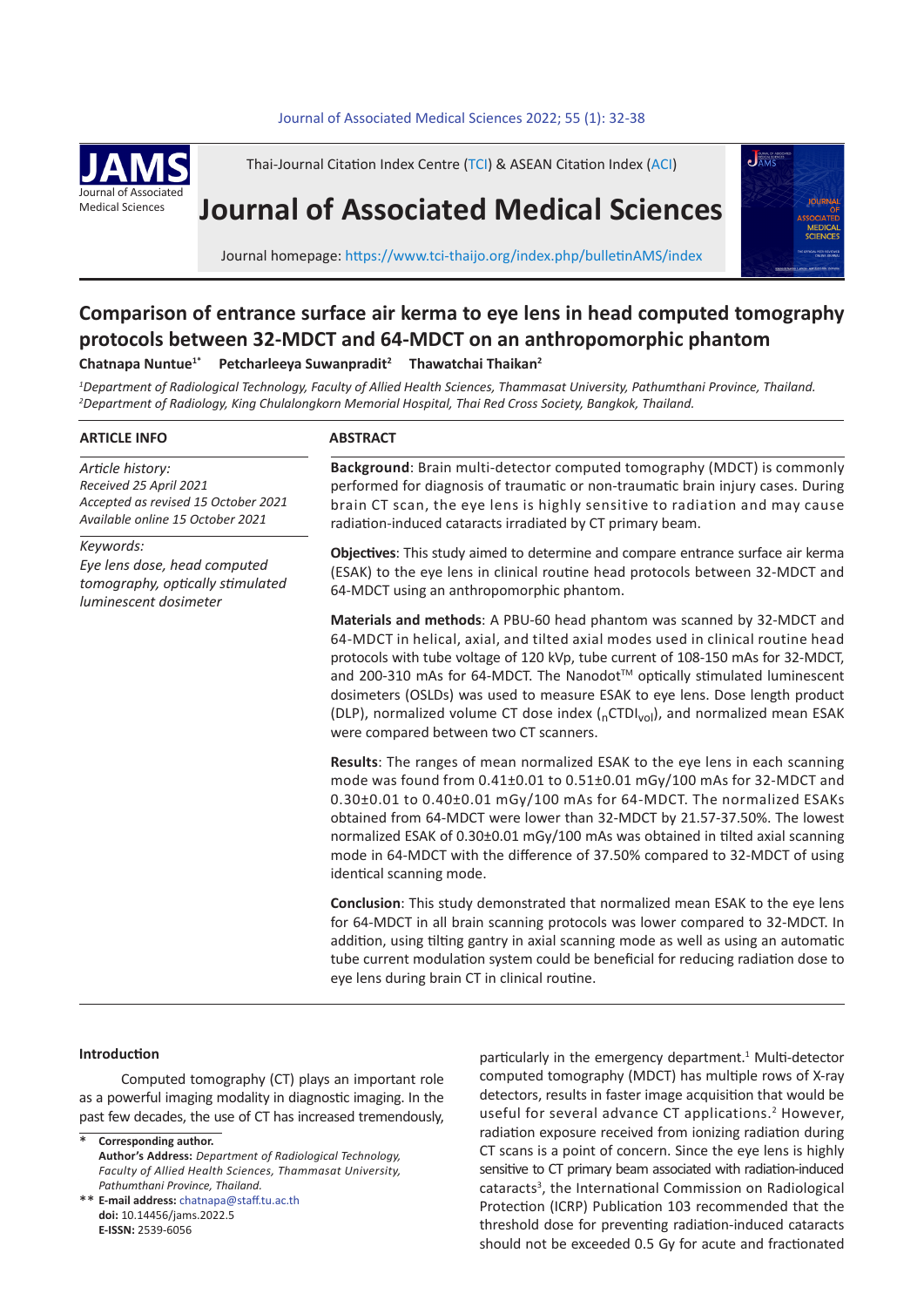exposures.<sup>4</sup> Typically, CT scanning parameters and number of detector rows are factors affecting radiation dose to the patients.<sup>5</sup> MDCT scanners from different manufacturers have different included numbers of detector channels. Although the detector configurations can also vary widely, it should be determined based on a type of study performed and a small width of X-ray beam can increase the radiation dose due to increased scanning time.<sup>6</sup>

Most MDCT scanners have similar scanning modes such as helical and axial mode. However, the scanning parameters of these scanners are not definitely identical. Among several techniques for dose reduction in CT, automatic tube current modulation (ATCM) is one of the most effective methods to reduce the radiation dose based on size and attenuation coefficient of the patient's body parts.<sup>7,8</sup> Moreover, utilizing gantry tilt is the another approach that can avoid the primary beam irradiated to the orbit during head CT scans, and could be reduced the radiation dose for the eye lens approximately 75%.<sup>8,9</sup> CT examinations should be performed on a basis of the optimization by balancing radiation dose and adequate image quality for diagnosis in each scanning mode in clinical practice. Therefore, radiological technologists should be concerned in this issue in order to determine optimal scanning protocol for reducing the radiation dose to high sensitivity organs.

To our best knowledge, there were no studies relevant to radiation dose delivered to the eye lens in a routine head CT protocol by comparing between 32-MDCT and 64-MDCT in Thailand. Therefore, in this study, the entrance surface air kerma (ESAK) to the eye lens in clinical routine head protocols was measured using a head anthropomorphic phantom in both 32-MDCT and 64-MDCT.

#### **Materials and methods**

#### **Brain phantom**

A multipurpose anthropomorphic head phantom-PBU-60 (Kyoto Kagaku, Japan) was employed for this study. The phantom consists of a synthetic skull, cervical spines, and brain with contrast media through arteries in the left side, to simulate a standard human head. This phantom is 30 cm long, measuring from the skull vertex and to the seventh cervical spine. The measurement of the phantom's eye lens dose represents ESAK to the eye lens of a patient who underwent a brain CT scan.

#### **MDCT scanners and scanning parameters**

Two MDCT scanners, Canon Aquilion Lightning 32-MDCT at the Department of Radiology, Mettapracharak Hospital and Philips Incisive 64-MDCT at the CT Unit, King Chulalongkorn Memorial Hospital (KCMH) were used for measuring ESAK to the eye lens. Automatic tube current modulation (ATCM) on both MDCT scanners enabled automatic adjustment of tube current in longitudinal (z-axis) and angular modulation (x-y axis) based on size and attenuation coefficient of the patient's body part. ACTM can be estimated through the scan projection radiograph (SPR).

For 32-MDCT, "SureExposure3D" was used for the software of ATCM z-axis modulation. SureExposure3D can be adjusted in order to obtain a preferred image quality for a patient-specific scan. This allows desired standard deviation (SD) for image quality (IQ) reference parameter to maintain the noise level in the image.<sup>10</sup> The SD of 2.61 was set for routine CT head protocol on 32-MDCT. The IQ reference parameter in terms of dose right index (DRI) was utilized for ATCM z-axis tube current modulation in case of 64-MDCT. It was estimated from SPR at the reference standard patient size of 29 cm in diameter with adjustable mA.<sup>10</sup> DRI values can be varied based on patient size and image noise level. The DRI of 34.4 was set for routine CT head protocol on 64-MDCT in this study. The scout protocols of both MDCT scanners were performed with 120 kVp, 20 mA and 300 mm scan length. CT parameters used in clinical routine head examination are listed in Table 1.

| <b>CT</b><br>protocol               | <b>MDCT</b> | <b>ATCM</b> | <b>Setting</b><br>mAs | <b>Effective</b><br>mAs | <b>Tube</b><br><b>Voltage</b><br>(kV) | <b>Section</b><br>collimation<br>(mm) | <b>Beam</b><br>width<br>(mm) | <b>Rotation</b><br>time<br>(s) | Reconstructed<br>slice thickness<br>(mm) | <b>Pitch</b> | Gantry<br>tilt<br>(degree) |
|-------------------------------------|-------------|-------------|-----------------------|-------------------------|---------------------------------------|---------------------------------------|------------------------------|--------------------------------|------------------------------------------|--------------|----------------------------|
| <b>Brain</b><br>(helical mode)      | 32          | On          | 108-150*              | N/A                     | 120                                   | 0.5x1.6                               | 8                            | 0.6                            | 2.0                                      | 0.688        | $\mathbf 0$                |
|                                     | 64          | On          | N/A                   | 288                     | 120                                   | 64x0.625                              | 40                           | 0.5                            | 3.0                                      | 0.600        | $\mathbf 0$                |
|                                     | 32          | Off         | 150                   | $- -$                   | 120                                   | 0.5x1.6                               | 8                            | 0.6                            | 2.0                                      | 0.688        | $\mathbf 0$                |
|                                     | 64          | Off         | 310                   | $-\, -$                 | 120                                   | 64x0.625                              | 40                           | 0.5                            | 3.0                                      | 0.600        | $\mathbf 0$                |
| <b>Brain</b><br>(axial mode)        | 32          | Off         | 150                   | $-\, -$                 | 120                                   | 0.5x1.6                               | 8                            | 0.6                            | 2.0                                      | N/A          | $\mathbf 0$                |
|                                     | 64          | Off         | 200                   | $- -$                   | 120                                   | 64x0.625                              | 40                           | $\mathbf{1}$                   | 2.5                                      | N/A          | $\mathbf 0$                |
| <b>Brain</b><br>(tilted axial mode) | 32          | Off         | 150                   | $-\, -$                 | 120                                   | 0.5x1.6                               | 8                            | 0.6                            | 2.0                                      | N/A          | 10                         |
|                                     | 64          | Off         | 200                   | $- -$                   | 120                                   | 64x0.625                              | 40                           | 1                              | 2.5                                      | N/A          | 10                         |

#### **Table 1** CT parameters used in clinical routine head examination.

*\*min-max tube current was set up at 180-250 mA; N/A indicates not applicable.*

#### **Optically Stimulated Luminescence Dosimeter**

NanoDot™ (Landauer, Inc., IL, USA), a small-type optically stimulated luminescence dosimeter (OSLD), was used to measure ESAK to the eye lens during head CT scan procedures. As shown in Figure 1, OSLD detector  $(A1<sub>2</sub>O<sub>3</sub>:C)$ consists of a small round crystal with a 0.2 mm layer and 5 mm

diameter sealed in 10x10 mm plastic cassettes. NanoDot™ has a wide energy range from 5 keV to 20 MeV with accuracy of ±10%. The calibration and correction factors of NanoDot™ OSLDs for this study were obtained from the reference calibration set of CT dosimeter response.<sup>11</sup> Scarboro et al. found that the signal fading over time had consistency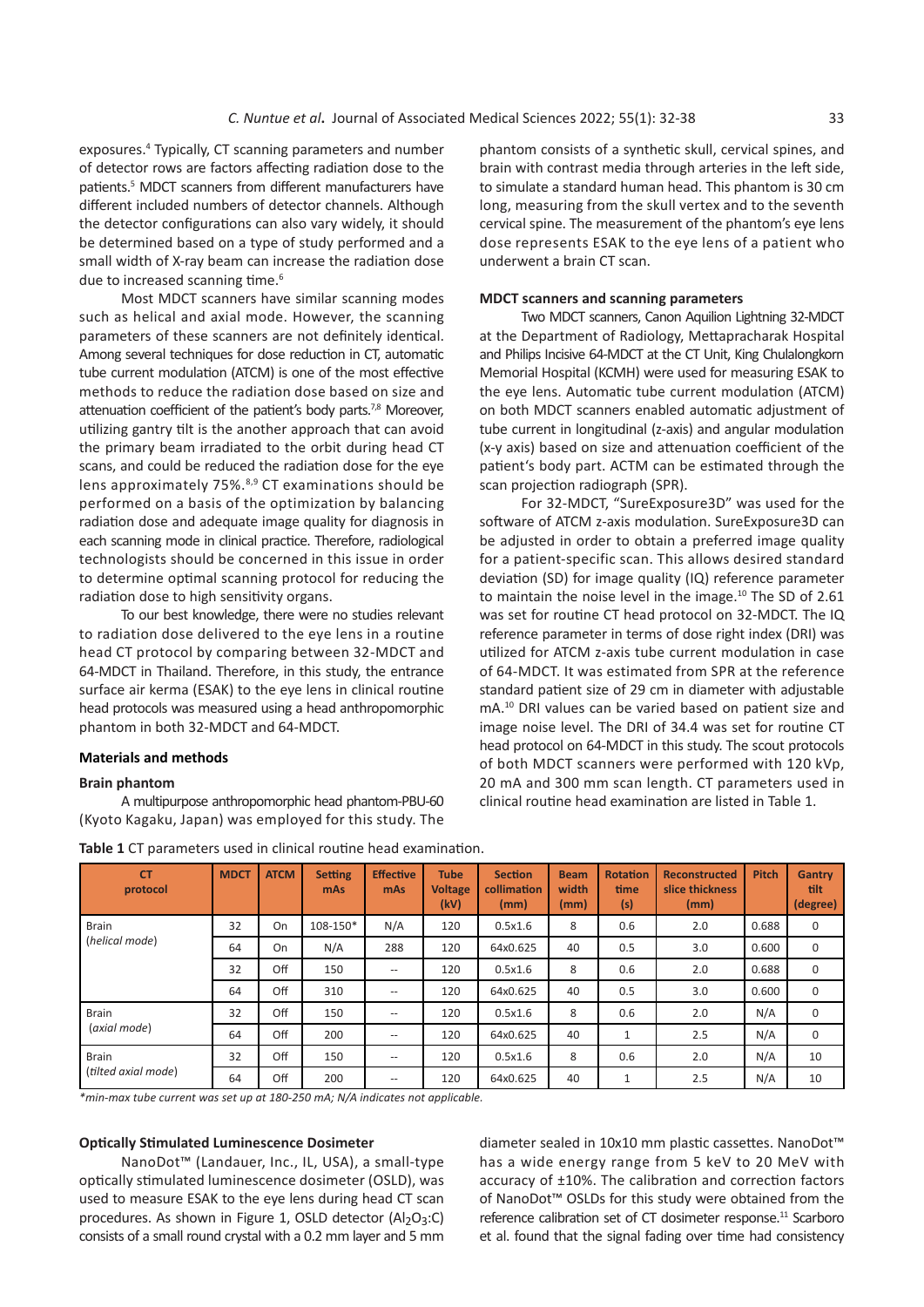with dose linearity of less than 3%.<sup>12</sup> The angular response of OSL dosimeters with horizontal and vertical rotations are factors affecting the value of ESAK measurement for the eye lens. At the incidence angle of 60 degrees from the normal (relative to 1), variations of dose measurement should be within 10%.<sup>13</sup>

Irradiated OSLDs were read using a microStar Reader Indicated OSEDs were read using a microstal reader and average of readings with an according to the energy dependence and the energy dependence and the energy dependence and the energy dependence and the energy dependence an array of light-emitting diodes was utilized. The luminescence

dose linearity of less than 3%.<sup>12</sup> The angular response of emission signal is proportional to the amount of radiation distribution and vertical rations are a component of reduce the measurement exposure absorbed by OSLDs. To reduce the measurement Euch documents with the finite value of the consecutions are alleged by the consecutively.<br>Signal to the amount of the amount of the amount of the amount of the amount of the distribution exposure abso At the incidence angle of 60 degrees from the normal CSLD signal was corrected for signal depletion for multiple ive to 1), variations of dose measurement should be  $\qquad$  readouts and individual sensitivities. Since the energy n 10%.<sup>13</sup><br>response was different between high and low energy, the average of reading was corrected using a sexuality factor average of readings was corrected using a correction factor according to the energy dependence after reading out.<sup>11</sup>



*Figure 1. NanoDot™ dosimeter. A: an open crystal detector with 2D barcode, B: closed dosimeter showing front and back sides.* **Figure 1.** NanoDot™ dosimeter. A: an open crystal detector with 2D barcode,

#### **Experimental setup**

For accuracy and reproducibility of the measurement, the volume CT dose index (CTDI $_{\text{vol}}$ ) was verified. A 100-mm pencil-ionization chamber model Unfors RaySafe X2 (Billdal, Sweden) was inserted at the center and peripheral holes of polymethylmethacrylate (PMMA) 16 cm diameter head CTDI phantom. The PMMA head phantom was scanned three times with tube voltage of 80-135 kVp. The real-time CTDIvol values displayed on the CT monitor were recorded and compared with the measured values. The percentage differences between measured and displayed values on both CT scanners were then calculated and compared.

To measure ESAK to the eye lens for each scanning protocol, a head phantom was placed in supine position with the midline position located at the center of head support as shown in Figure 2A. To maintain the consistency of measurement for helical and axial scanning modes, the table height was adjusted to be a center of gantry. As a result, the external acoustic meatus (EAM) was at the center of gantry rotation.<sup>14</sup> For tilted axial scanning mode, the gantry was tilted 10 degrees backward parallel to the supraorbital line.<sup>8</sup> Two OSLDs were randomly selected and placed at the center of phantom's eyes surface as shown in Figure 2B. Each imaging protocol was scanned twice to reduce random

error (8 protocols x 2 times). The scanning range was set according to a routine head examination and varied from 174 to 180 mm from base of skull to vertex. The field of view (FOV) of 230 mm was fixed for all scanning modes on both MDCT scanners. After scanning, the CTDI<sub>vol</sub> and the dose length product (DLP) were recorded from the CT monitor. For tube current comparison, mA per slice and effective mAs were collected from the DICOM header. For 64-MDCT, the iterative reconstruction was used for helical with ATCM, while the filtered back projection was used for helical, axial, and tilted axial scanning modes without ATCM. For 32-MDCT, the iterative reconstruction was used for all scanning modes (with and without ATCM). In order to eliminate the bias for comparison of radiation dose between two MDCT scanners, mean ESAK to the eye lens was normalized by 100 mAs.<sup>15</sup> Percent difference of normalized mean ESAK between 32-MDCT and 64-MDCT can be calculated using Equation (1) as follows:

#### %*Difference*=(*ESAK32-MDCT -ESAK64-MDCT*)x100, *ESAK32-MDCT*

where  $ESAK_{32\text{-}MDCT}$  refers to normalized mean ESAK of 32-MDCT, and  $ESAK<sub>64-MDCT</sub>$  refers to normalized mean ESAK to eye lens of 64-MDCT.



*Figure 2. A head phantom on the head support (A) and the locations of OSLDs for the measurement of ESAK to eye lens (B).*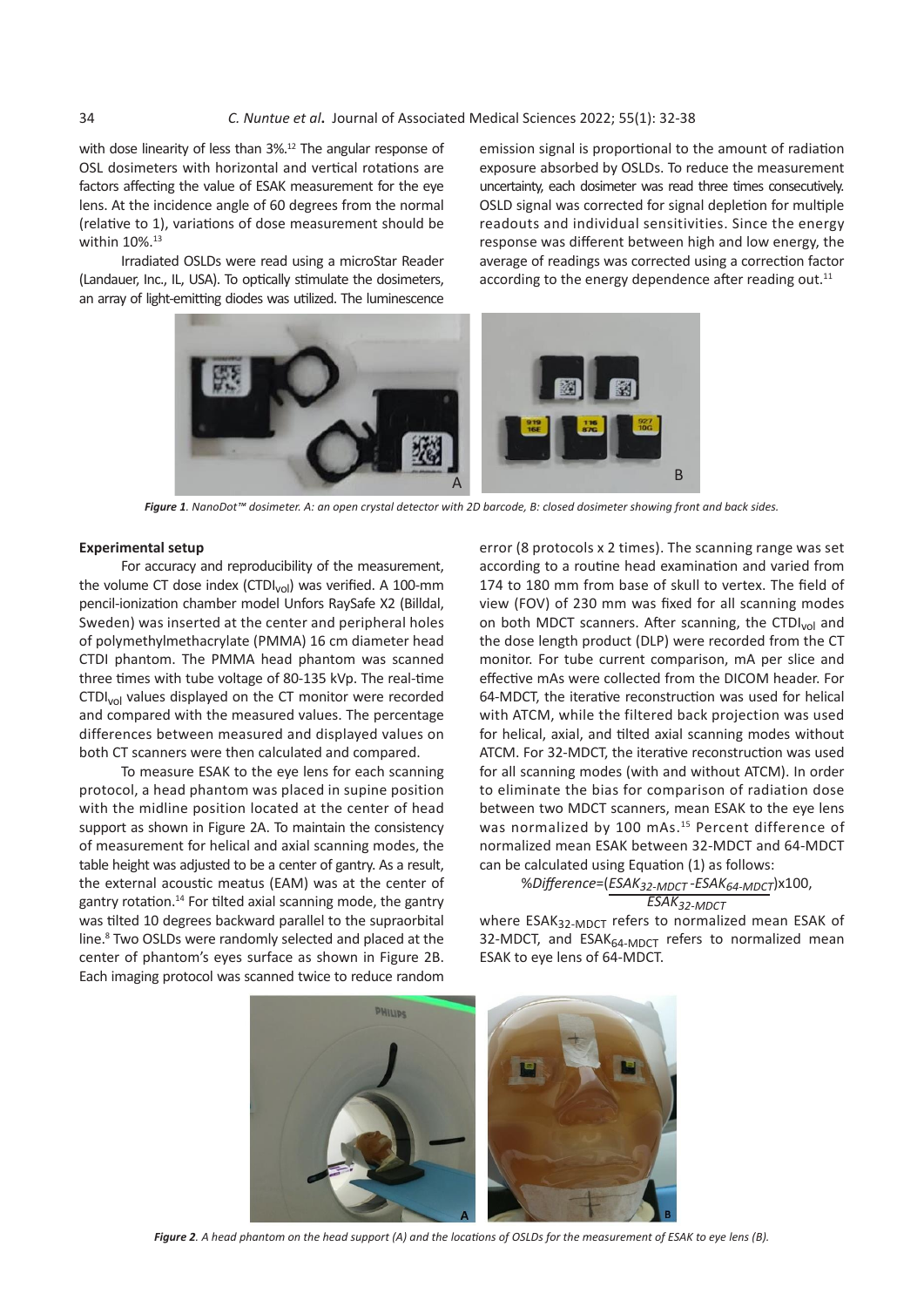For CTDI<sub>vol</sub> verification, the differences of CTDI<sub>vol</sub> between measured and displayed values for 32-MDCT and 64-MDCT were within 10% acceptable criteria. Table 2 demonstrates the results of DLP, normalized CTDI<sub>vol</sub>, and normalized mean ESAK to the eye lens measured for each scanning mode on 32-MDCT and 64-MDCT. It was found that the DLP, normalized CTDI $_{vol}$ , and normalized mean ESAK obtained from 64-MDCT were lower than those values obtained from 32-MDCT for all scanning modes. However, the DLP values of helical mode with ATCM on 64-MDCT were slightly higher than those from 32-MDCT. Among scanning modes, the minimum and maximum values of normalized mean ESAK to the eye lens varied from 0.41±0.01 to 0.51±0.01

**Results** mGy/100 mAs for 32-MDCT and 0.30±0.01 to 0.40±0.01 mGy/100 mAs for 64-MDCT. In Table 2, it can be observed that the tilted axial mode provided the lowest normalized mean ESAK to eye lens of 0.30±0.01 mGy/mAs for 64-MDCT, while helical mode with ATCM offered the lowest normalized mean ESAK to eye lens of 0.41±0.01 mGy/mAs for 32-MDCT. The differences of normalized mean ESAK to eye lens between 32-MDCT and 64-MDCT varied from 21.57% to 37.50% for various scanning modes. Figure 3 depicts the comparison of normalized mean ESAK to eye lens on 32-MDCT and 64-MDCT for each scanning mode. It was seen that tilted axial mode resulted in the highest percentage difference of normalized mean ESAK to the eye lens between two MDCT scanners.

**Table 2** Normalized CTDIvol and mean ESAK to the eye lens for each scanning protocol.

| <b>CT Protocol</b>  | <b>MDCT</b> | <b>ATCM</b> | <b>Normalized</b><br><b>CTDI<sub>vol</sub></b><br>(mGy/100 mAs) | DLP (mGy.cm) | <b>Normalized</b><br>mean ESAK<br>(mGv/100 mAs) | %Difference |
|---------------------|-------------|-------------|-----------------------------------------------------------------|--------------|-------------------------------------------------|-------------|
| <b>Brain</b>        | 32          | On          | 0.44                                                            | 859.50       | $0.41 \pm 0.01$                                 | N/A         |
| (Helical mode)      | 64          | On          | 0.41                                                            | 952.95       | $0.38 \pm 0.01$                                 |             |
|                     | 32          | Off         | 0.54                                                            | 1046.80      | $0.51 \pm 0.01$                                 | 21.57%      |
|                     | 64          | Off         | 0.44                                                            | 1023.62      | $0.40 \pm 0.01$                                 |             |
| <b>Brain</b>        | 32          | Off         | 0.56                                                            | 976.80       | $0.50 \pm 0.01$                                 | 34.00%      |
| (Axial mode)        | 64          | Off         | 0.38                                                            | 675.85       | $0.33 \pm 0.01$                                 |             |
| <b>Brain</b>        | 32          | Off         | 0.56                                                            | 976.80       | $0.48 + 0.01$                                   | 37.50%      |
| (Tilted axial mode) | 64          | Off         | 0.38                                                            | 675.85       | $0.30 \pm 0.01$                                 |             |

*N/A: not applicable.* N/A: not applicable.



*Figure 3. Comparison of eye lens dose between 32-MDCT and 64-MDCT for each scanning mode.*

### **Discussion Discussion**

reduction. 16,17 In this study, the results showed that ATCM could reduce radiation dose to the eye lens most effective methods for radiation dose reduction.16,17 radiation dose to the eye lens by using helical scanning mode. With ATCM of two MDCT scanners were not compared in an analysis of reduction dose to the eye lens by using helical scanning mode. According to previous studies, ATCM is one of the In this study, the results showed that ATCM could reduce

ding to previous studies, ATCM is one of the methods also depends on tube current used for fixed mAs However, the efficiency of using ATCM for radiation dose technique in clinical practice.<sup>14</sup>

> The mean normalized ESAK to eye lens of helical mode with ATCM of two MDCT scanners were not comparable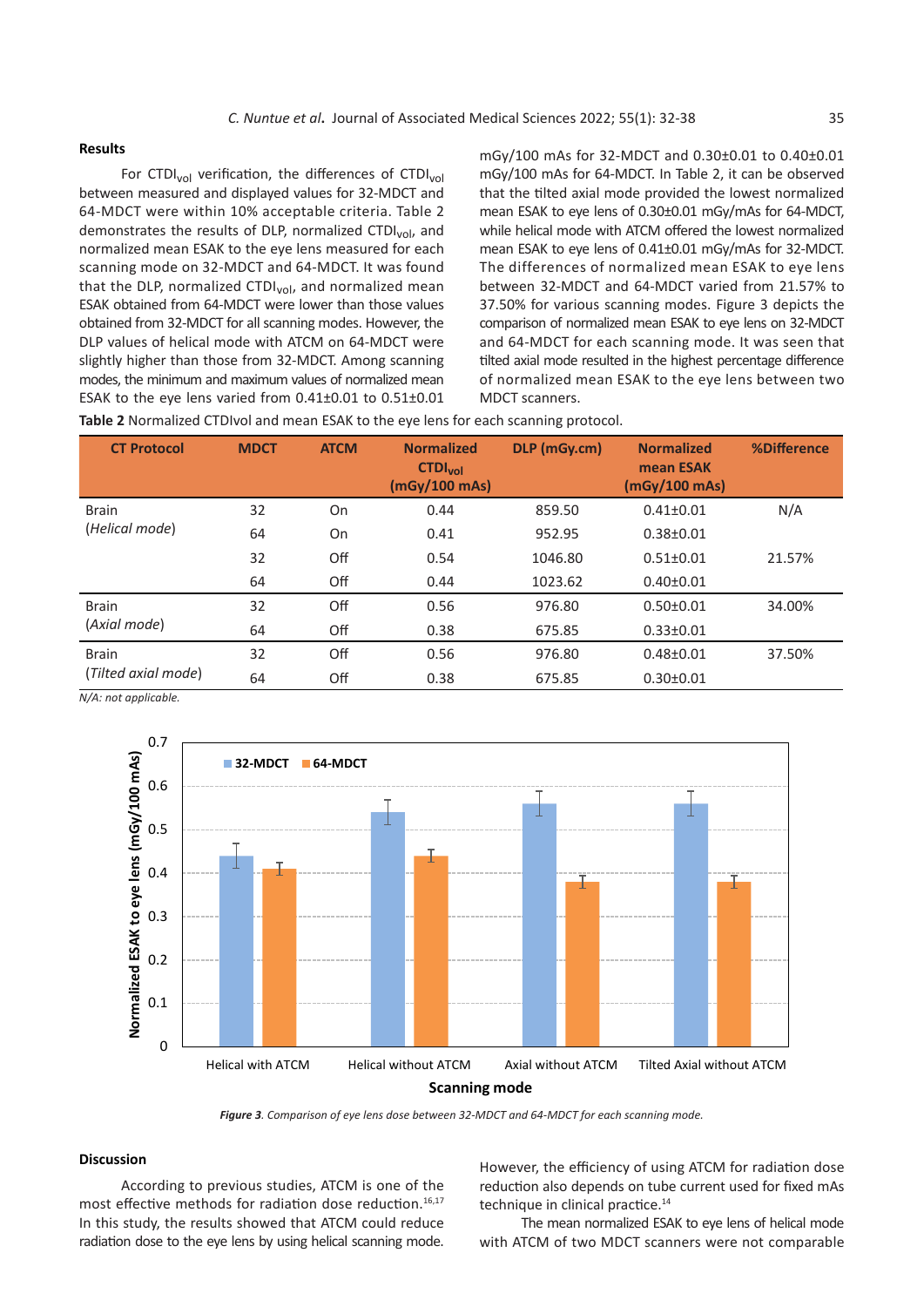due to different IQ reference parameter settings. Each vendor but the lowest mean normalized ESAK to eye lens and has a different index for IQ reference parameter that the highest percent dose difference between two s directly affects the radiation dose.<sup>10,17</sup> The DLP of helical accordingly. As a result, the value of mean normalization dose.<sup>10,17</sup> The DLP of helical accordingly. As a result, the value of mean normalization of the CA p node interfacement of the brain phase may expect than the these dededsed by sleeps and 15% of 51 mbc) and 6<br>DLP of 32-MDCT due to small difference of scan length respectively, when compared to helical mode without related to irradiated range.<sup>18,19</sup> The mean normalized ESAK In addition, tilting of the gantry at +10 degree alon of 64-MDCT was lower for all scanning modes compared supraorbital line is recommended for eye lens dose r to 32-MDCT as the beam width 40 mm was used, while since the eye lens is completely out of the CT primary the beam width of 8 mm was set for 32-MDCT. In addition, Although there was variation mode with ATCM of 64-MDCT was slightly higher than the 32-MDCT used a gantry rotation time to complete the scan length longer than the 64-MDCT. Beam width and gantry rotation time are factors related to scattered radiation and penumbra of the radiation dose profile distribution.<sup>19,20</sup>

For axial scanning mode, the slice interval was set to zero without overlapping for data acquisition. This setting was slightly affected by eye lens dose when compared to helical mode in order to complete the coverage scan range. Thus, the mean normalized ESAK to eye lens of 64-MDCT was decreased when compared to helical mode. Comparing the axial mode to helical mode without ATCM on 32-MDCT, it could be noticed that the mean normalized ESAK of axial mode was not different from the helical mode without ATCM. Nevertheless, the mean normalized ESAK to eye lens of axial mode was increased when compared to helical mode with ATCM because the tube current setting was different. Moreover, tilted axial scanning mode showed

the lowest mean normalized ESAK to eye lens and provided the highest percent dose difference between two scanners accordingly. As a result, the value of mean normalized ESAK was decreased by 5.88% and 25% for 32-MDCT and 64- MDCT respectively, when compared to helical mode without ATCM. In addition, tilting of the gantry at +10 degree along to the supraorbital line is recommended for eye lens dose reduction since the eye lens is completely out of the CT primary beam.<sup>8,14</sup> Although there was variation between the scanners, mean normalized ESAK to eye lens on both scanners was well below the threshold dose of 0.5 Gy recommended by the ICRP Publication 103.<sup>4</sup>

To demonstrate the radiation doses for the eye lens obtained from MDCT in clinical routine, the results obtained from this study were compared only the existing head routine protocols for both CT scanners without any modifications. Although the CT protocols were slightly different from each other, the head brain phantom images acquired from these protocols can provide an adequate image quality as shown in Figure 4. The noise values (SD) at corona radiata and lateral ventricle in each scanning mode ranged from 3.92 to 5.54 HU for 32-MDCT and 2.87 to 4.81 HU for 64-MDCT. Nevertheless, comparison of image quality on different scanners can be used to analyze the impact of eye lens dose reduction and to determine the optimal protocol for further studies.



**Figure 4**. CT transaxial brain image of 32-MDCT (A) and 64-MDCT (B) in each scanning mode. 1: helical with ATCM, 2: helical without ATCM, 3: axial without<br>ATCM, 4: tilted axial without ATCM. *ATCM, 4: tilted axial without ATCM.*

7 of OSLD measurement could be increased to 10% (relative to 1 Regarding factors affecting OSLD measurement such as geometry and angular dependence, Perks et al. reported the errors of measurement at a specific incidence angle of gantry rotation.<sup>13</sup> For 60-degree incidence angle, the variation at normal incidence). In this study, a 10-degree incidence angle was chosen. As a result, the variation of measurement was relatively low at close to 1% from normal incidence.

This study has some limitations. First, the scanning protocols were not exact identical between two scanners resulting in slightly different radiation dose measurement. Second, the eye lens dose obtained from this study was not generalized to the other CT scanners due to different characteristic scanner output. Finally, only a standard size head phantom of 16 cm was used. Therefore, different sizes of head phantom should be examined for further study.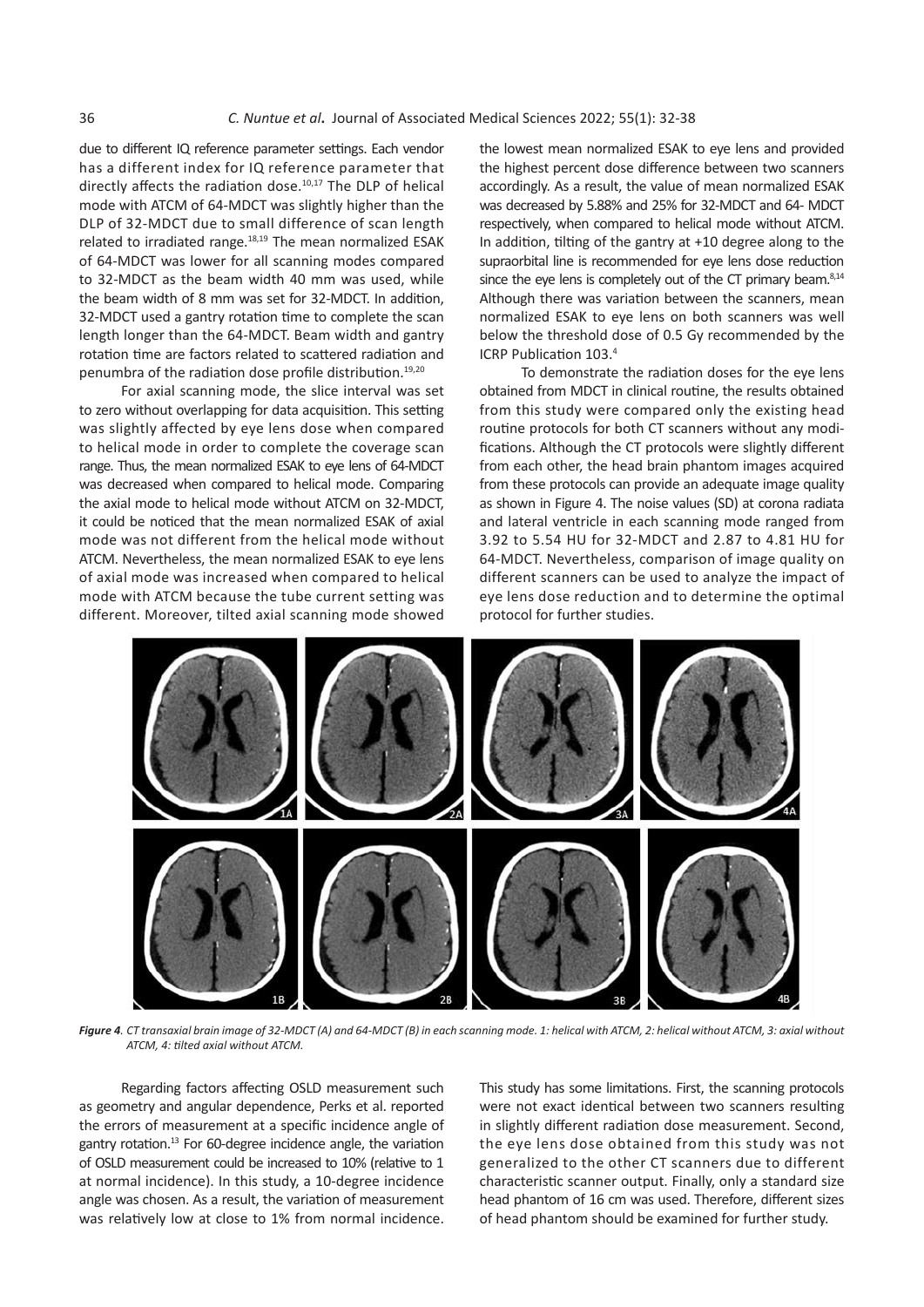#### **Conclusion**

The number of detector rows, scanning mode, and parameter settings are factors affecting eye lens dose in head CT examinations. Comparing the eye lens dose between 32-MDCT and 64-MDCT, normalized mean ESAK of 64-MDCT were lower than 32-MDCT in all scanning modes. The eye lens dose in routine brain CT scan obtained from this study was still below 0.5 Gy. Using tilting gantry in axial scanning mode and ATCM in helical mode could reduce eye lens dose during brain CT. Thus, these scanning techniques should be applied for dose reduction in clinical practice to provide benefit to a patient.

#### **Acknowledgements**

This work was supported by the research funding of the Faculty of Allied Health Sciences, Thammasat University. The authors are grateful to Department of Radiology, King Chulalongkorn Memorial Hospital and CT center of Healthcare Enterprises CO., LTD. at Mettapracharak Hospital for their CT scanner support. The authors would like to thank Mr. Sirichai Theirrattanakul, Nagase (Thailand) Co., Ltd., for his helps in the radiation dose analysis for OSL dosimeters. We highly appreciate Assist. Prof. Dr. Kitiwat Khamwan, Faculty of Medicine, Chulalongkorn University, for his valuable advice, manuscript editing, and English language editing. We also thanks Assoc. Prof. Dr. Hans Rudi Grams, Faculty of Allied Health Sciences, Thammasat University, for the proofreading.

#### **Conflict of interest**

There are no conflicts of interest to disclose.

#### **Ethic approval**

The study was approved by the Institutional Review Board (IRB) of the Faculty of Medicine, Chulalongkorn University.

#### **References**

- [1.] Nishtar T, Ahmad T, Noor N, Muhammad F. Rational use of computed tomography scan head in the Emergency Department of a high-volume tertiary care public sector hospital. Pak J Med Sci.2019; 35(2): 302-08.
- [2.] Lolli V, Pezzullo M, Delpierre I, Sadeghi N. MDCT imaging of traumatic brain injury. Br J Radiol. 2016; 89(1061): 20150849.
- [3.] Anam C, Fujibuchi T, Toyoda T, Sato N, Haryanto F, Widita R, Arif I, Dougherty G. The impact of head miscentering on the eye lens dose in CT scanning: Phantoms study. Journal of Physics. J Radiol Prot. 2019; 39(1): 112-24.
- [4.] The 2007 Recommendations of the International Commission on Radiological Protection. ICRP publication 103. Ann ICRP. 2007; 37(2-4): 1-332.
- [5.] Khoramian D, Sistani S, Firouzjah AR. Assessment and comparison of radiation dose and image quality in multi-detector CT scanners in non-contrast head and neck examinations. Pol J Radiol. 2019; 84: 63-7.
- [6.] Kalra MK, Sodickson AD, Mayo-Smith WW. CT Radiation: Key Concepts for Gentle and Wise Use. Radiographics. 2015; 35(6): 1706-21.
- [7.] Nuntue C, Krisanachinda A, Khamwan K. Optimization of a low-dose 320-slice multi-detector computed tomography chest protocol using a phantom. Asian Biomedicine.2016; 10(3): 269-76.
- [8.] Poon R, Badawy MK. Radiation dose and risk to the lens of the eye during CT examinations of the brain. J Med Imaging Radiat Oncol. 2019; 63(6): 786-94.
- [9.] Nikupaavo U, Kaasalainen T, Reijonen V, Ahonen S M, Kortesniemi M. Lens dose in routine head CT: comparison of different optimization methods with anthropomorphic phantoms. Am. J. Roentgenol. 2015; 204(1): 117–23.
- [10.]Merzan D, Nowik P, Poludniowski G, Bujila R. Evaluating the impact of scan setting on automatic tube current modulation in CT using a novel phantom. Br J RAdiol. 2017; 90 doi:10.1259/bjr.2016308.
- [11.]Yahnke CJ. Calibrating the microStar. Landauer inLight Systems.; 2009.
- [12.] Sacraboro SB, Cody D, Alvarez P, Followill D. Characterization of the nanoDot OSLD dosimeter in CT. Medical physics. 2015; 42(4): 1797-807.
- [13.]Perks CA, Yahnke C, Million M. Medical dosimetry using Optically Stimulated Luminescence dots and microStar readers. Proceedings of 12<sup>th</sup> International Congress of the International Radiation Protection Association; 2008.
- [14.] Sookpeng S, Butdee C. Signal-to-noise ratio and dose to the lens of the eye for computed tomography examination of the brain using an automatic tube current modulation system. Emerg Radiol. 2017; 24(3): 233–39.
- [15.] Zhang D, Cagnon CH, Villablanca JP, McCollough CH, Cody DD, Stevens DM, Zankl M, Demarco JJ, Turner AC, Khatonabadi M, McNitt-Gray MF. Peak skin and eye lens radiation dose from brain perfusion CT based on Monte Carlo simulation. Am. J. Roentgenol. 2012; 198(2): 412–7.
- [16.] Lee CH, Goo JM, Lee HJ, Ye SJ, Park CM, Chun EJ et al. Radiation Dose Modulation Techniques in the Multidetector CT Era: From Basics to Practice. Radiographics. 2008; 28(5): 1451-60.
- [17.] Soderberg M, Gunnarsson M. Automatic exposure control in computed tomography--an evaluation of systems from different manufacturers. Acta Radiol. 2010; 51(6): 625-34.
- [18.] Christner JA, Kofler JM, McCollough CH.Estimating Effective Dose for CT Using Dose–Length Product Compared With Using Organ Doses: Consequences of Adopting. AJR. 2010; 194(4): 881-9.